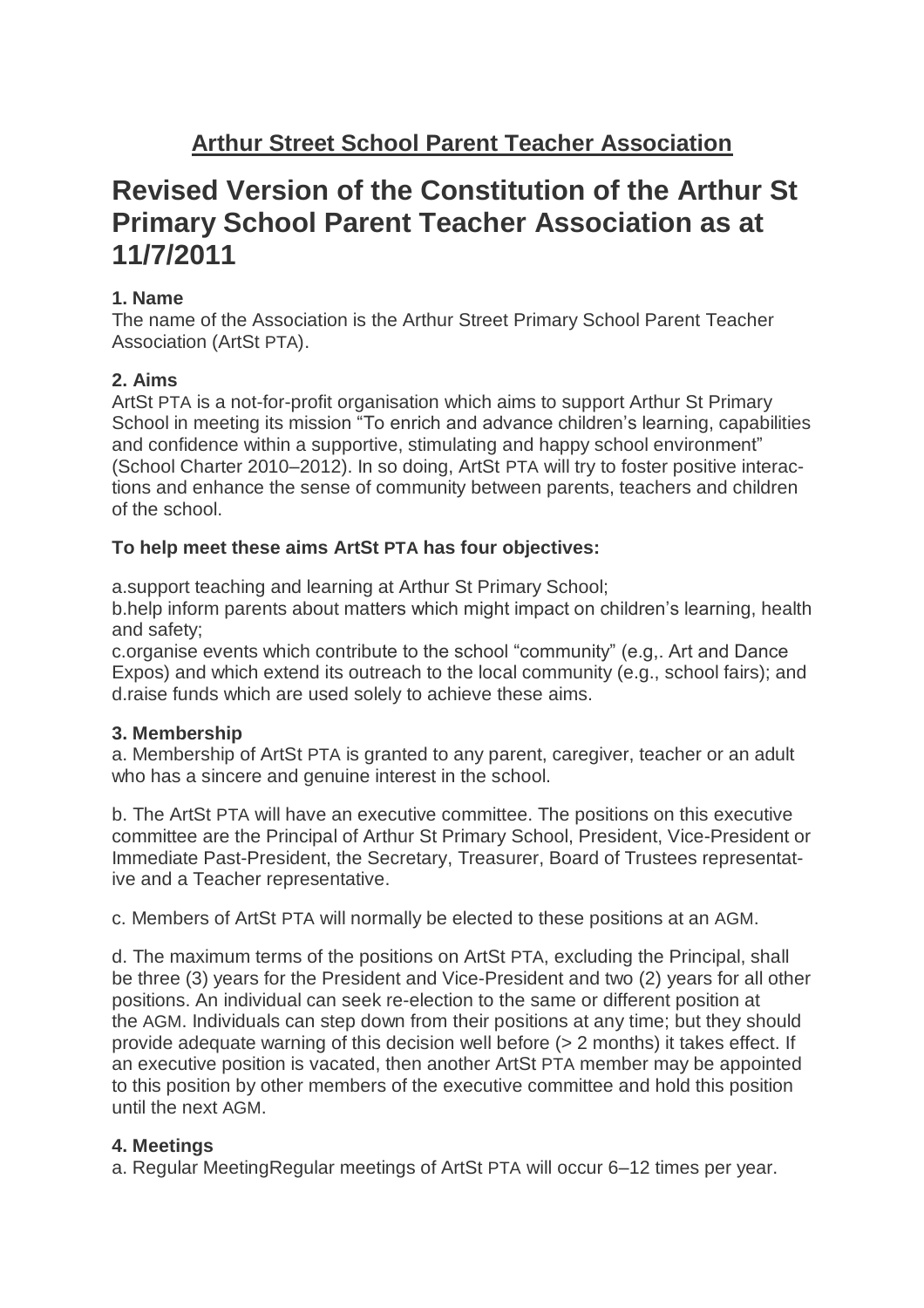Notices of meetings will be advertised in the school newsletter  $\sim$ 1–2 weeks prior to the meeting and they will indicate that parents, caregivers and teachers are invited to attend. A quorum will consist of the Principal or Deputy Principal, President or Vice-President, and Secretary or Treasurer.

b. Annual General Meeting (AGM) The AGM will be held during 'term 2' (April to June) and the agenda shall include:

- **minutes of the previous AGM;**
- **annual report of the President;**
- **EXEDENT** annual report of the Treasurer (to include annual financial statements of the year);
- **election of positions on ArtSt PTA, as appropriate;**
- **•** general business.

The AGM will be advertised to the school community at least four weeks prior to its date and members can submit items for discussion to the President or Secretary of ArtSt PTA no less than 7 days in advance of the meeting. Nominations for positions on the executive committee can be made in-person or by proxy at the AGM and decisions will be reached by voting at the AGM. A quorum at the AGM consists of the Principal (or representative), three members of the ArtSt PTA executive committee plus two other members of ArtSt PTA (see 3a).

c. Special General MeetingA Special General Meeting can only be called by a vote (simple majority) of the ArtSt PTAexecutive committee, or a vote from five (5) members of ArtSt PTA. A Special General Meeting will be held to discuss important matters (e.g., the constitution or misconduct) that requires input from more parents and teachers than will usually attend regular meetings. The date, time and venue of a Special General Meeting will be advertised at least one month prior to the meeting. A quorum at a Special General Meeting consists of the Principal (or representative), three members of the ArtSt PTA executive committee plus two other members of ArtSt PTA.

### **5. Rules of Procedure**

For each meeting an agenda is established and made available to members at least one week prior to the meeting. At the meeting all items are discussed openly by those present and, in general, decisions are made by consensus. This is particularly the case during standard meetings. However, if consensus cannot be reached, or in the case of issues addressed at a Special General Meeting and at the AGM (e.g., nominations for positions on the executive committee), decisions are reached by voting and a simple majority will be applied. In the event of a split vote the President will have the casting vote.

### **6. Financial Processes**

a. The Financial Year shall begin at April 1 and end at March 31 of the following year.

b. The funds of ArtSt PTA shall consist of donations and any sums raised in the name of ArtSt PTA. All monies shall be deposited in the name of ArtSt PTA in a bank account approved by the executive committee of ArtSt PTA.